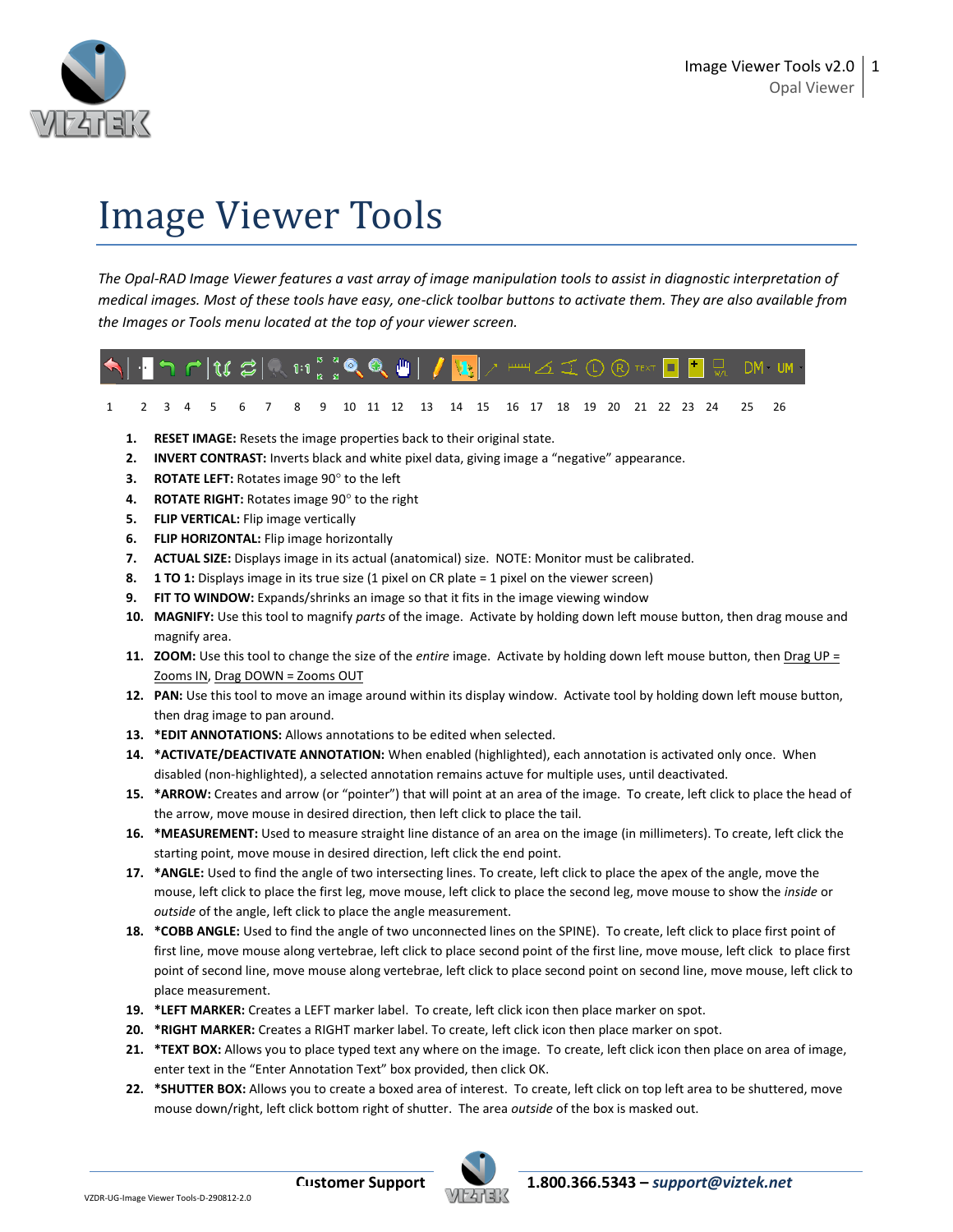- **23. \*MAGNIFY AREA:** Creates a stationary, magnified region of an image. To activate, left click on the top left of the area to be magnified, move mouse down/right, left click to place bottom right of box. The area *inside* the box is magnified.
- **24. \*AUTO W/L ROI:** Adjusts the window and level, or simply the brightness and contrast of an image inside a box. To activate, left click on the top left of the area to be W/L, move mouse down/right, left click to place bottom right of shutter. The area *inside* the box is windowed and leveled using the average ROI.
- **25. DISPLAY MANAGEMENT:** Hanging protocols. Used to save the default presentation of all images in a series based on study description or body part.
- **26. \*UNSHARP MASKING:** Reprocesses an image into a more defined resolution by increasing the contrast. Activate by left clicking the icon and from the dropdown menu select anywhere from "OFF" (no making/soft) - 100% (most making/bone)

### **\*NOTE: The Image Viewer includes the ability to select, edit and delete previously created annotations. Before you are able to edit or delete an annotation you must first select it, and to do this requires that you enable the "Annotation Edit Mode" button.**

- $\triangleright$  To edit a selected annotation:
	- o Select an annotation by left clicking on it. The annotation should change colors.
	- o Move your mouse over the selected annotation.
		- If the cursor changes to a four way arrow, you may left click to grab the annotation. Move your mouse, then release the button to drop the annotation in place.
		- If the cursor changes to a crosshair, you may left click to grab the handle. Move your mouse to resize the annotation, then release the button whenyou are finished.
- To delete an annotation:
	- $\circ$  Select the annotation by left clicking on it. The annotation should change color.
	- o Right click anywhere on the image, then press DELETE on yourkeyboard.
- To delete ALL annotations:
	- o Right click anywhere on the image and a drop down box will appear. Click "**Delete All Annotations".**



**SHORT CUT KEYS: A= Annotation, Toggle Toolbar C = Cutlines, show/hide F = Fit to window K = Key Image, undo/set L=Auto Link Series O = Overlays, show/hide T = True size 0 = Original/Reset contrast**

- 
- 
-